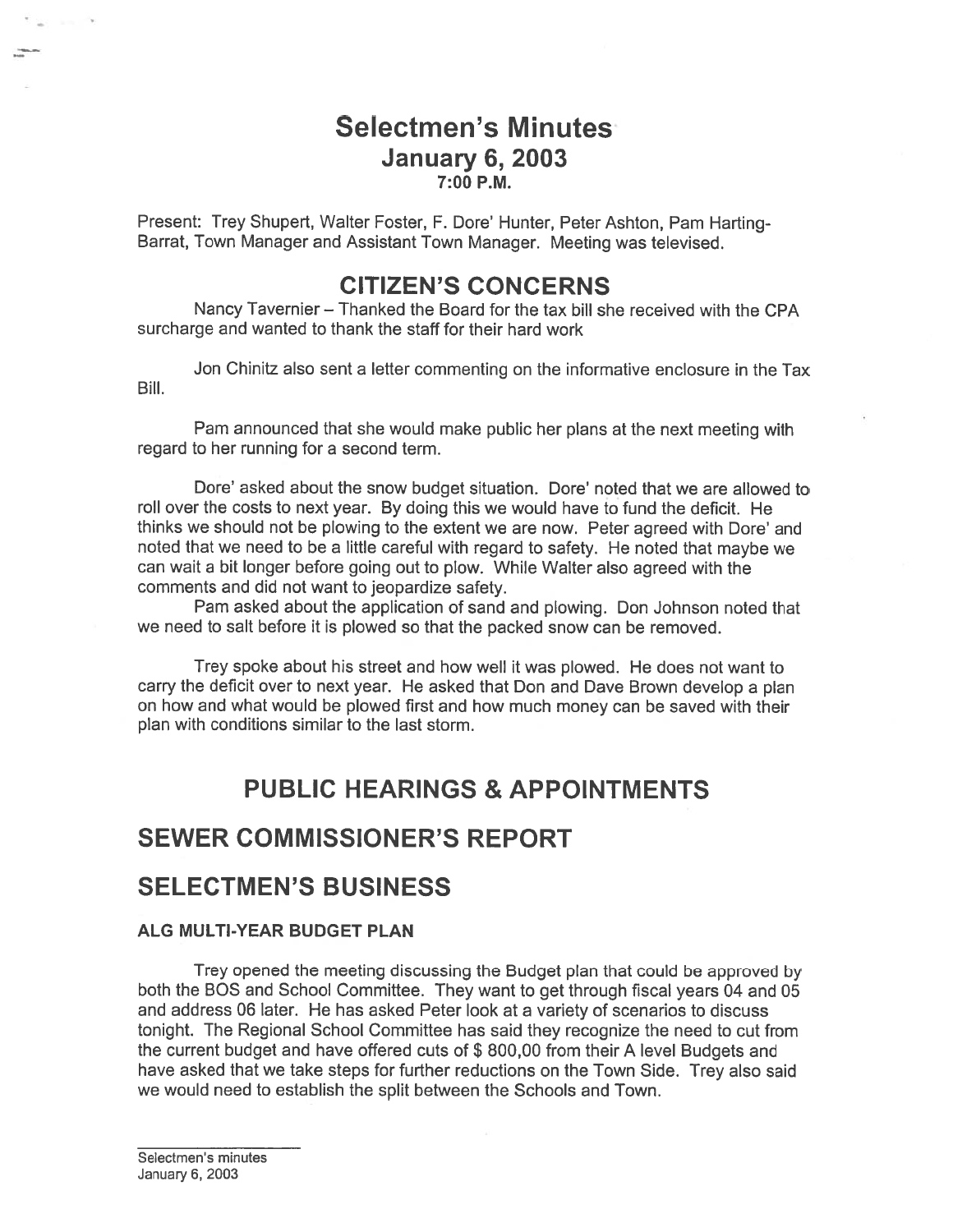Peter gave an overview of his work preparing the Budget Issues presentation document. He has looked at six options. They include overrides in 04 and 05. Scenario A is painful but preferred. Scenario B has the least budget well received by the Town Manager. Scenario D will require \$400,000 in budget cuts.<br>Scenario E and F are considered non-starters. He is presenting E and F but he doesn't<br>think they would be politically viable. F uses all t later years. This requires 10 million in budget cuts. He noted that we will have to address these budget cuts in each scenario and they will require personnel and service cuts. He also said that we needed to have an understanding for sharing of the revenues, however meager that they might be.

Peter urges that we show <sup>05</sup> can be handled and not to worry about <sup>06</sup> at this time as he feels we will be in better shape when we reach 06.

Trey said that he made an assumption on revenue splits and budget cuts. He intends to go forward at ALG with maintaining the revenue split in 04 and 05, that being 72/28. He will propose a split of 80/20 on any increase in

Dore' felt we need to start discussing our budgets in a different light. He noted that we needed to reorganize the presentation of the capital items. Dore' said we need to package these items much like the school does.

Pam asked about how they got to the 72/28 split. She asked about the cruiser replacement cut in the <sup>B</sup> budget. She thinks the replacements will have to take <sup>p</sup>lace at some point in time. She supports Scenario A.

Dore' noted we needed to try to recover the Health Trust holiday, perhaps by Free Cash. He agrees with Peter.

Walter thanked Peter for his helpful presentation. He agrees with Peter's opinion<br>that scenarios E and F are nonstarters. He felt that Scenario A is the preferred option,<br>but is looking at C. He noted that we need to look

Peter likes <sup>A</sup> and <sup>D</sup> and it is an issue for negotiation at ALG.

Trey said he liked <sup>A</sup> and C. He said the Board is agreement with A. He asked that we get in touch with the Health Trust to talk to them about revoking the holidays.

Dick O'Brien said he was speaking personally as <sup>a</sup> citizen. And that those who have talked and those who have listened will try to <sup>g</sup>ive back comment. He said that we should look at the <sup>A</sup> budgets. He feels we need to look at how we can become more creative. He said that Unions need to understand that they are part of the structure. He suggested on the school side to have the Supt. meet publicly and to explain to them the issues. He feels that the Town side needs to do the same with our unions. He also agreed with the Board's stand on the retirement issue.

Trey wanted to hold off on <sup>A</sup> and <sup>B</sup> budget decisions tonight and bring it forward at the next meeting. Trey wanted <sup>a</sup> recommendation for Option <sup>A</sup> and revenue split.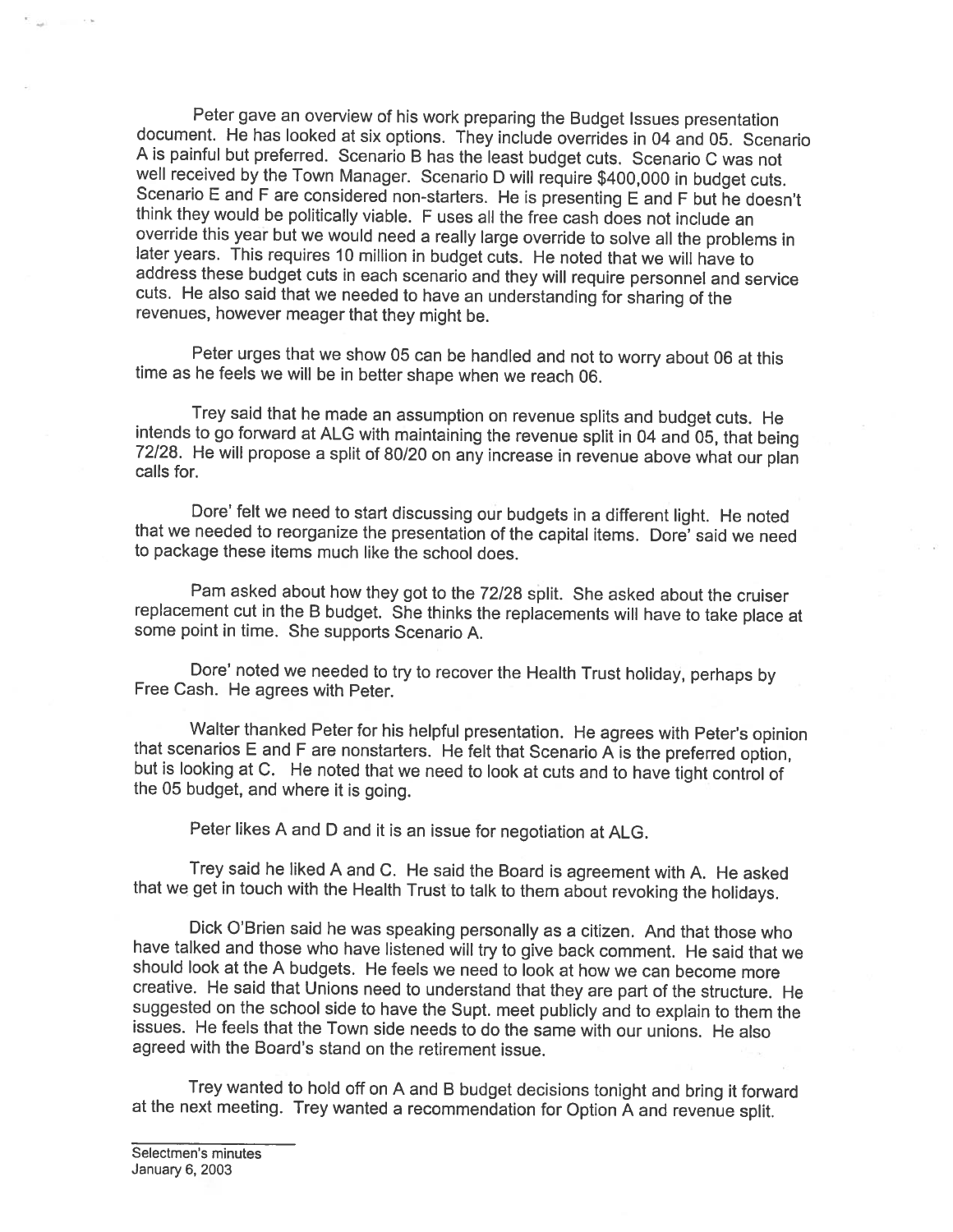Peter questioned the 72/28 percent that we have been using. It reflects reality if you look at Minuteman, it comes out of school but it is an assessment. He noted that with it taken out it is more like 70/30 split. He is proposing an 80/20 split.

Dote' would have to be convinced to approve the 80/20 split as presented.

Nancy Tavernier spoke about the split and how it has developed and evolved to the current split. She does not want to see it erode below the <sup>28</sup> split.

PETER ASHTON - Moved that it is the sense of the Board to go forward with Option <sup>A</sup> and future revenue sharing be split 72/28 for at least <sup>a</sup> two year time period. DORE' HUNTER — Second. UNANIMOUS VOTE.

#### ELECTRONIC MAIL PACKETS

Trey spoke about the Email packets and wants to go live and suspend the hard copy information being sent. Dore' said we don't want to make it <sup>a</sup> burden on the hard copy of the Numbered Mail be available on the table. Peter said that he likes the new packet. He felt we needed to find other formats besides PDF and file an electronic version for citizen use. Mark Hald said that it was possible.

#### OTHER BUSINESS

ä.

## CONSENT AGENDA

F. DORE HUNTER — Moved to approve. PETER ASHTON — Second. UNANIMOUS VOTE.

## TOWN MANAGER'S REPORT

### EXECUTIVE SESSION

PAM HARTING-BARRAT – Moved to go into Executive Session for the purpose of discussing potential litigation. Roll Call taken All AYES

istine Joyce I Recording Clerk

Date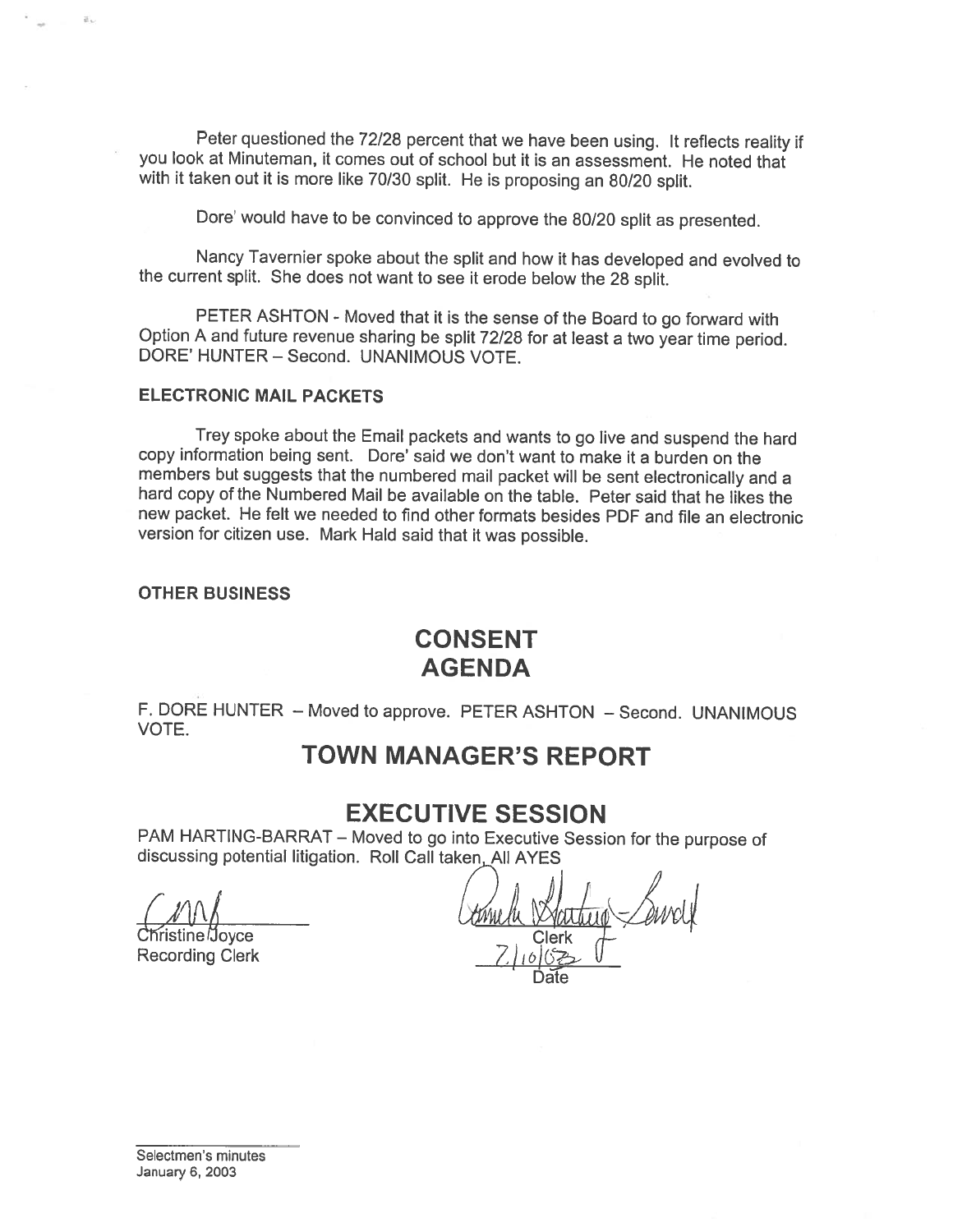TO: Board of Selectmen, Sewer Commissioners

FROM: Trey Shupert, Chairman

 $\hat{\mathbf{r}} \cdot \mathbf{t}$ 

SUBJECT: Selectmen and Sewer Commissioners Report

## JANUARY 6, 2003 MEETING BEGINS AT 7:00 P.M.

### I. CITIZEN'S CONCERNS

### II SEWER COMMISSIONER'S BUSINESS

### III. PUBLIC HEARINGS & APPOINTMENTS

### IV. SELECTMEN'S BUSINESS

1. ALG MULTI-YEAR BUDGET PLAN — The ALG has proposed <sup>a</sup> multi-year budget <sup>p</sup>lan for consideration by the Selectmen, School Committees and Finance Committee. The Chairman has called this Special Meeting for the purpose of considering the ALG proposal. Enclosed <sup>p</sup>lease find materials to assist the Board in this discussion.

2. ELECTRONIC MAIL PACKETS — The Chairman is seeking input or comment from the Board regarding the experimental electronic mail packets you have received.

- 3. OTHER BUSINESS
- V CONSENT AGENDA

### VI. TOWN MANAGER'S REPORT

## VII EXECUTIVE SESSION

#### ADDITIONAL INFORMATION

Enclosed <sup>p</sup>lease find additional correspondence that is strictly informational and requires no Board action.

#### FUTURE AGENDAS

To facilitate scheduling for interested parties, the following items are scheduled for discussion on future agendas. This IS NOT <sup>a</sup> complete Agenda.